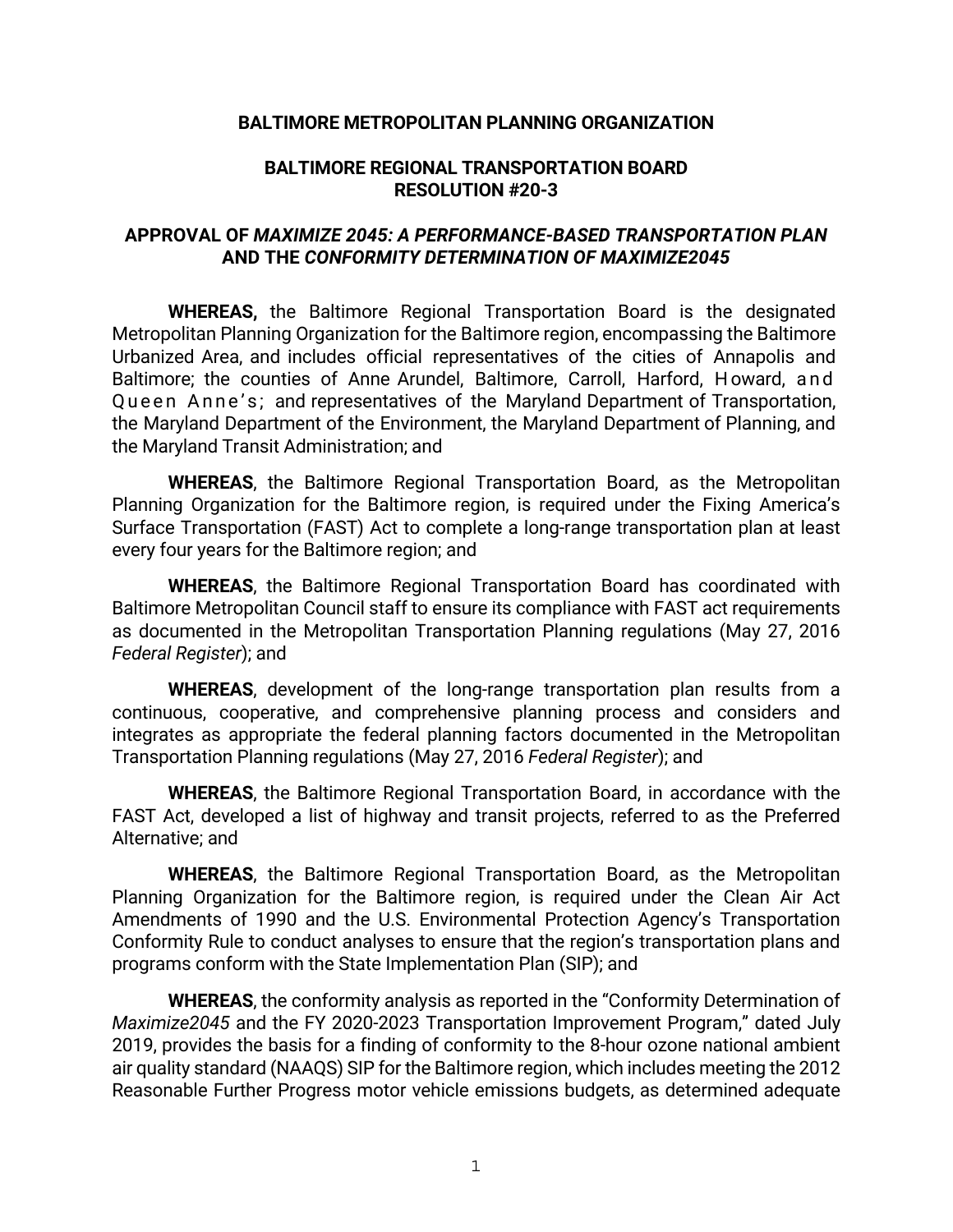by U.S. EPA. This addresses three ozone NAAQS: 1997, 2008, and 2015. (Attachment I: Tables 1 through 2); and

**WHEREAS**, opportunities for public comment were provided—including a 45-day public comment period, outreach at community and transportation-related events, seven public open-house meetings (one held in each jurisdiction), an online virtual meeting, and regularly scheduled meetings of the Baltimore Regional Transportation Board, Interagency Consultation Group, and Public Advisory Committee—with respect to the draft *Maximize2045* and the methodology and results of the conformity analysis; and these comments were duly considered by the Metropolitan Planning Organization in this deliberation process; and

**WHEREAS**, the BRTB employed a range of outreach strategies to share information about *Maximize 2045* and the Conformity Determination, supported by opportunities for public comment (e.g., seven public open-house meetings and one online virtual meeting), and a 45-day review was offered and numerous public comments were considered by the BRTB.

**NOW, THEREFORE, BE IT RESOLVED** that the Baltimore Regional Transportation Board approves *Maximize2045: A Performance-Based Transportation Plan* and the *Conformity Determination of Maximize 2045 and the FY 2020-2023 Baltimore Region Transportation Improvement Program*.

**I HEREBY CERTIFY** that the Baltimore Regional Transportation Board, as the Metropolitan Planning Organization for the Baltimore region, approved the aforementioned resolution at its July 23, 2019 meeting.

7-23-19

Lynde Esembers

Date

\_\_\_\_\_\_\_\_\_\_\_\_\_\_\_\_\_\_\_\_

Lynda Eisenberg, Chair Baltimore Regional Transportation Board

\_\_\_\_\_\_\_\_\_\_\_\_\_\_\_\_\_\_\_\_\_\_\_\_\_\_\_\_\_\_\_\_\_\_\_\_